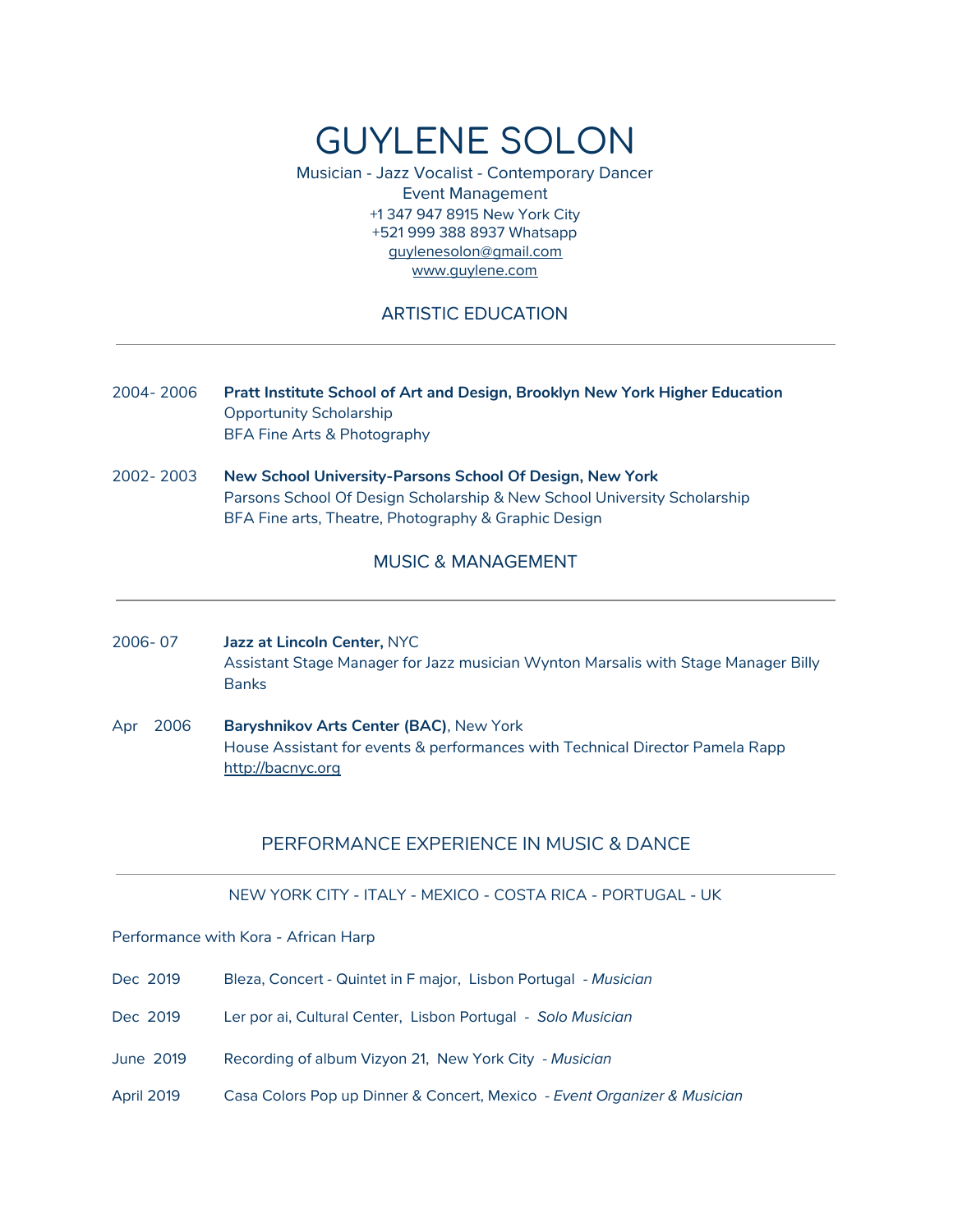- Feb 2019 Studio Recording with Adam Roszkowski [www.adamroszkowski.com](http://www.adamroszkowski.com/) Musician, Mexico
- Jan 2019 Music for the Soul Recital with Violinist Adam Roszkowski, México Musician
- Jan 2019 Casa Colors Pop up Dinner & Concert, Mexico Event Organizer & Musician
- Dec 2018 Casa Colors Pop up Dinner & Concert, Mexico Event Organizer & Musician
- Nov 2018 Casa Colors Pop up Dinner & Concert, Mexico Event Organizer & Musician
- Oct 2018 Casa Colors Pop up Dinner & Concert, Mexico Event Organizer & Musician
- Jan 2018 Hacienda Ochil, Mérida, Yucatán México *Solo* Musician Live Concert
- Nov 2017 Nomade Hotel Maconda Tulum, México *Solo* Musician Live Concert
- June 2017 Internations Event, Lisbon Portugal *Solo* Musician Live Concert
- Mar 2017 Art Studio Circuit, Mérida, Yucatán, México *Solo* Musician Live Concert
- Feb 2017 Artist Foundation, Mérida, Yucatán, México *Solo* Musician Live Concert Inauguration for Cosmovisiones
- Jan 2017 LASALA Mérida, Yucatán, México *Solo* Musician Live Concert Gallery Inauguration
- Nov 2016 Devata Ayurveda, Rome, Italy *Solo* Musician Live Concert Private event - Solo performance with my Kora- African Harp
- Sept 2016 Yoga Festival, Rome, Italy *Solo* Musician Live Concert [www.yogafestival.it/roma/](http://www.yogafestival.it/roma/) *Solo* Musician Live Concert *with my Kora- African Harp*
- Aug 2016 Masseria Eccellenza, Puglia Italy Private event [www.masseriaeccellenza.it](http://www.masseriaeccellenza.it/) *Solo* Musician Live Concert *with my Kora- African Harp*
- June 2016 Festival Bari in Jazz, Italy -*Solo* Musician Live Concert *with my Kora- African Harp* Performance and CD release of album Lakay, opening for Paula Turci, Raffaele Casarano & Mirko Signorile. Solo performance with my Kora- African Harp [www.bariinjazz.it](http://www.bariinjazz.it/)
- Aug 2015 Little Baobab, London UK Live Concert *with my Kora- African Harp* Performance with Musician Kyazi Lugangira Kora- African Harp
- June 2015 PANGEA UNITA World Music Performance -Grotta Palazzese-Polignano a mare, Italy - [http://grottapalazzese.it](http://grottapalazzese.it/)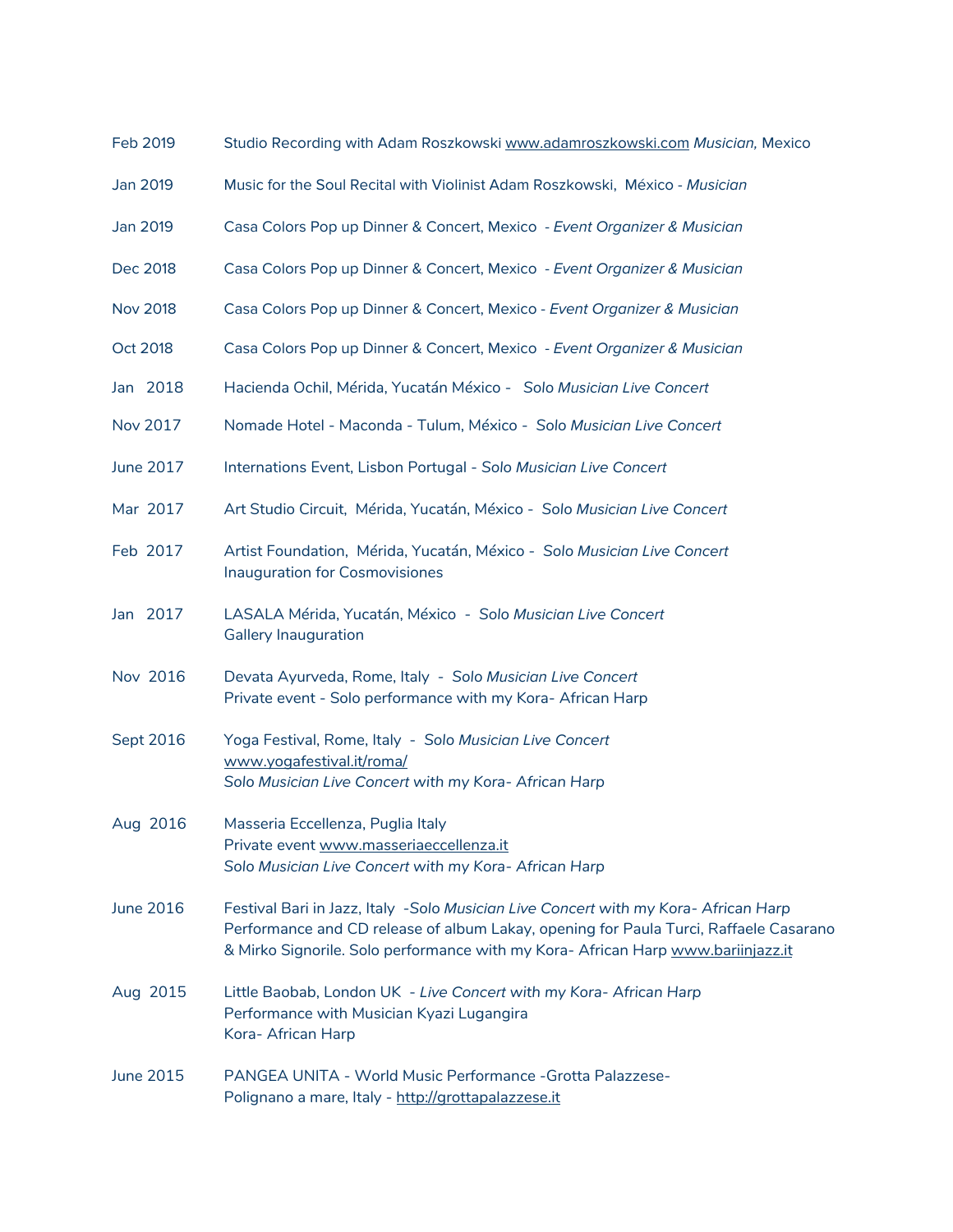|                  | Performing with my Kora- African Harp with saxophonist Giovanni Longo                                                                                                                         |
|------------------|-----------------------------------------------------------------------------------------------------------------------------------------------------------------------------------------------|
| <b>June 2015</b> | PANGEA UNITA - World Music Performance - Puglia, Italy<br>Performing with my Kora- African Harp with saxophonist Giovanni Longo                                                               |
| Jan 2015         | Kirtan Performance with Michael Stewart - Cancun, Mexico<br>Singing and playing African Harp                                                                                                  |
| Jan 2015         | Kirtan Performance with Michael Stewart- Riviera Maya, Mexico<br>Singing and playing African Harp                                                                                             |
| Jan 2015         | Dance Teacher at Ananda Yoga - Riviera Maya, Mexico<br>Gaga Movement Language - Contemporary dance                                                                                            |
| Dec 2014         | Healing Music Festival - "Musica del Corazon" Ceremony Concert-Aldea<br>Corazon, Playa del Carmen, México<br>Performing with my Kora- African Harp                                            |
| Oct 2014         | Danxica- Contemporary World Dance Performance - Plaza Kukulkan,<br>Cancun, Mexico - Festival Internacional de Danza Contemporanea                                                             |
| July 2014        | PANGEA UNITA - World Music Performance at Kurumuny Edizioni - Puglia, Italy<br>http://www.kurumuny.it/ Performing with Kora & saxophonist Giovanni Longo                                      |
| July 2014        | PANGEA UNITA - World Music Performance - Otranto, Italy<br>Performing with my Kora- African Harp with saxophonist Giovanni Longo                                                              |
| July 2014        | PANGEA UNITA - Album release RESPIRO at Spazio Libero Festival - Monopoli,<br>Italy - Performing with my Kora- African Harp with saxophonist Giovanni Longo &<br><b>Pianist Michele Russo</b> |
| July 2014        | Producer of Album Respiro of Pangea Unita @Conservatorio Di Monopoli- Nino<br>Rota, Italy - Studio One                                                                                        |

# PERFORMANCE IN DANCE

NEW YORK CITY - ITALY - MEXICO - COSTA RICA - PORTUGAL - UK

| Oct 2013  | DANXICA-Festival Internacional de Danza Contemporánea - Cancún, México<br>Dance Competition Scholarship Winner Contemporary dance performance |
|-----------|-----------------------------------------------------------------------------------------------------------------------------------------------|
| July 2011 | Festival of Diversity, Copaza Theater - Costa Rica Afro Cuban Dance                                                                           |
| Feb 2011  | Afro Beat Dance Performance, Sue & Tom Werner - Tulum Mexico                                                                                  |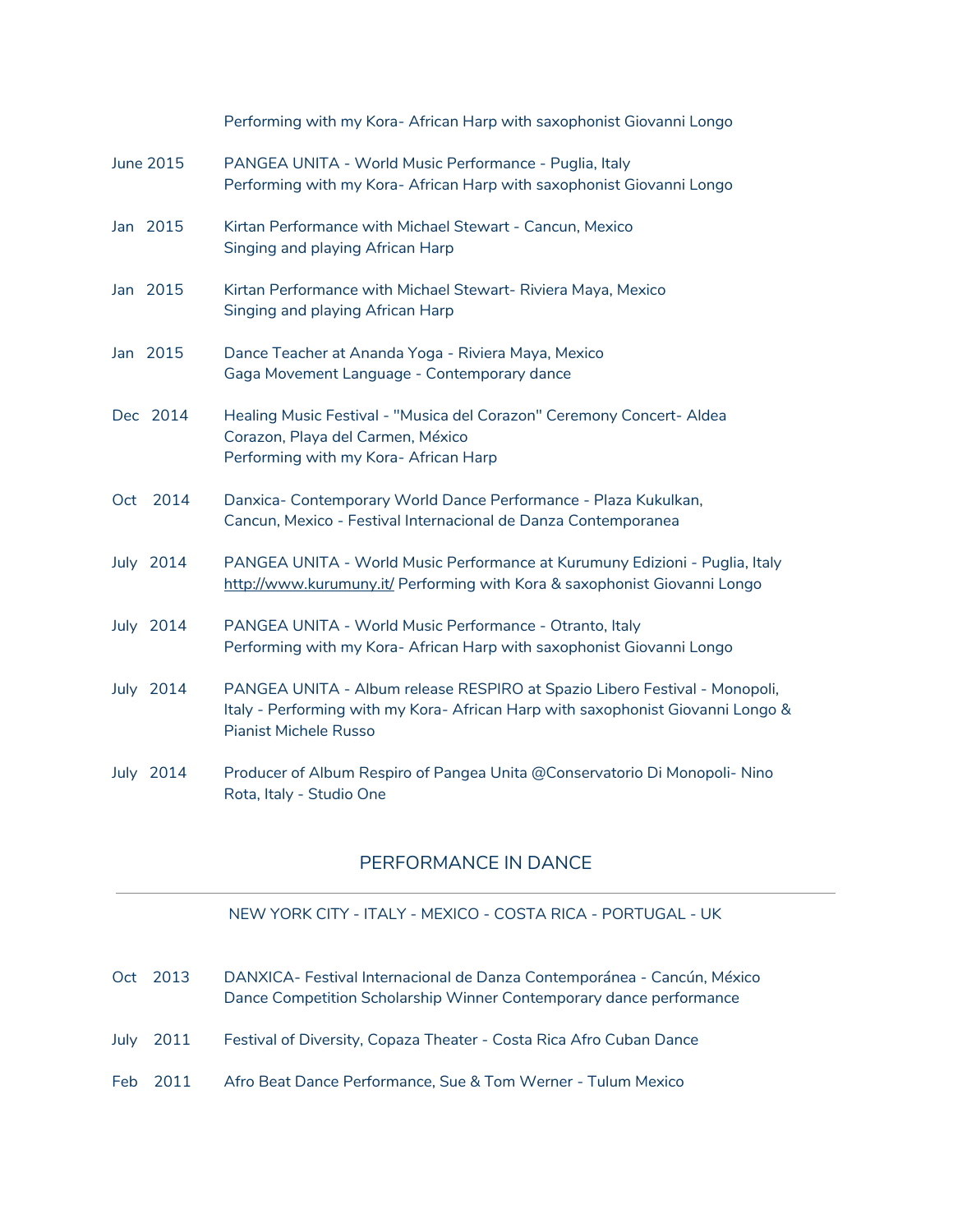| 2010<br>Jan                                                        | African Dance performance music from the Congo - Free Event - Tulum, Mexico<br>Taapa Groove - Riviera Maya Tour, Mexico<br>Jazz- Ska- Reggae Dance performance                                                                        |
|--------------------------------------------------------------------|---------------------------------------------------------------------------------------------------------------------------------------------------------------------------------------------------------------------------------------|
| 2010<br>Jan                                                        | New Years Eve Night of Jazz - Casa Violeta, Tulum, Mexico - Singing and Dance<br>Performance<br>New Years Eve Party - Zulum, Tulum Mexico<br>Playa Azul- Tulum Mexico                                                                 |
| Dec 2009                                                           | Roots Jazz Club - Cancun Mexico                                                                                                                                                                                                       |
| 2009<br>Oct                                                        | Zulum, Tulum- Arabic belly dance espectáculo                                                                                                                                                                                          |
| Oct 2009                                                           | Mezzanine, Tulum For Isabel Díaz with Percussionist Manuel H. Rivera - Arabic<br><b>Belly dancing</b>                                                                                                                                 |
| Sept 2009                                                          | Playa Selva, Tulum For Isabel Díaz with Percussionist Manuel H. Rivera - Afro<br>Cuban dance performance                                                                                                                              |
| Aug 2009                                                           | Best Music Band Festival & Competition "La ultima y Nos Vamos" Winners of<br>\$20,000 M.X. with band El Taapa Groove - Iztapalapa, México                                                                                             |
| <b>July 2009</b>                                                   | Jazz - Ska- Reggae dance performance El Taapa Groove - Tepotzotlán, México                                                                                                                                                            |
| <b>July 2009</b><br>May 2009                                       | El Ghetto, Mexico City D.F. Jazz -Ska- Reggae dance El Taapa Groove<br>Playa Azul, Tulum, Quintana Roo -Nigerian African Dance performance                                                                                            |
| Apr 2009                                                           | Playa Azul, Tulum, Quintana Roo -Nigerian African Dance performance                                                                                                                                                                   |
| Oct 2008                                                           | Zoola, San Pedro Lake Atitlan, Guatemala - Afro Cuban Dance performance                                                                                                                                                               |
| Oct 2008                                                           | Buddha Bar, San Pedro Lake Atitlan, Guatemala<br>West African Dance performance                                                                                                                                                       |
| Oct 2008                                                           | Iskra San Cristóbal de las casas, Chiapas - Afro Cuban Dance performance                                                                                                                                                              |
| Apr 2008                                                           | Zoola, San Pedro Lake Atitlan, Guatemala - Afro Cuban Dance performance                                                                                                                                                               |
| Mar 2008                                                           | Panchan, Palenque, Chiapas - West African Dance performance                                                                                                                                                                           |
| Dec 31 2007                                                        | Tuna's Reggae Festival -New Years Eve-with Mad Professor, I&I, y Monte Bong-<br>Puerto Morelos, México - Solo Haitian dance performance                                                                                               |
| Nov 2007<br>2007<br>Oct<br>Sept 2007<br>2007<br>Aug<br>2007<br>Aug | Tulum, Quintana Roo Mexico<br>Om Tulum - Arabic Dance performance<br>Esmeralda K - Cuban Salsa performance<br>Charlies- Haitian Dance performance<br>La Zebra Tulum - Cuban Salsa performance<br>Mezzanine - Arabic Dance performance |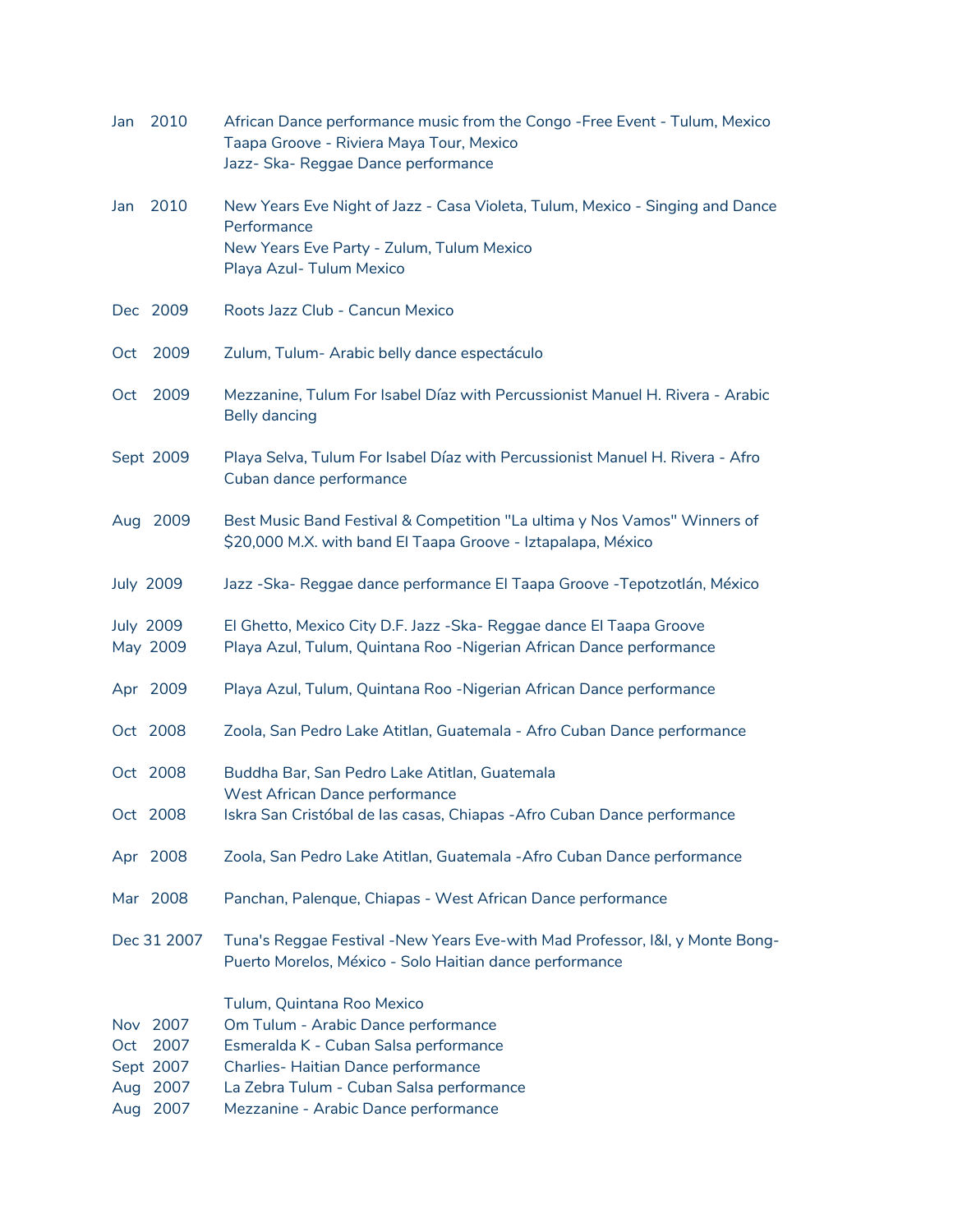| Aug | 2007             | Zamas Tulum - Haitian Dance performance                                                                 |
|-----|------------------|---------------------------------------------------------------------------------------------------------|
|     | Aug 2007         | Zamas Tulum- with group Son de Mazunte - Rumba & Cuban Salsa dance                                      |
|     | <b>July 2007</b> | Mayan Pub, with group Son de Mazunte - Rumba & Cuban Salsa dance<br>performance, Mérida, Yucatán México |
|     |                  |                                                                                                         |
|     |                  | San Cristóbal de las Casas, Chiapas México                                                              |
|     | May 2007         | Casa Blues, - Haitian Dance performance                                                                 |
|     | May 2007         | Revolución, with group Son de Mazunte & Percussionist Manuel H. Rivera                                  |
| Apr | 2007             | La Pera - Arabic Dance performance                                                                      |
| Apr | 2007             | Dada Club - Arabic Dance performance                                                                    |
| Apr | 2007             | Kinoki - Afro Cuban Dance performance & Percussionist Manuel H. Rivera                                  |
| Apr | 2007             | Mama Africa, with group Son de Mazunte & Percussionist Manuel H. Rivera                                 |
| Apr | 2007             | Posada Ganesha, Arabic dance performance with Percussionist David Álvarez                               |
| Apr | 2007             | Festival of the Sea- Boca Del Cielo, by Federico Álvarez del Toro - Chiapas,                            |
|     |                  | Mexico - Arabic dance & Haitian Dance                                                                   |

# DANCE INSTRUCTION & TRAINING

| Dance Instructor - Gaga Movement Language (Ohad Naharin)                   |
|----------------------------------------------------------------------------|
| Ananda Yoga - Mexico                                                       |
| World Dance Movement - International Workshop - Puglia, Italy              |
| <b>Certification of Completion</b>                                         |
| Dance training in Acrobatics with Eva Sanchez Martz                        |
| Dance training in Gaga Movement Language (Ohad Naharin) with Guy Shomroni  |
| Danxica-International Festival of Contemporary Dance-Cancun, Mexico        |
| Dance Competition Scholarship Winner                                       |
| Dance Training - Contact Improv with Israel Garcia director of AKIAZOTAMOS |
| Contemporary dance                                                         |
| Dance training - ANIMAL ESCENICO - Riviera Maya, Mexico with Raul          |
| <b>Talamantes of Red Sky Performance</b>                                   |
| Best Music Band - Festival & Competition "La Ultima y Nos Vamos" - Mexico  |
|                                                                            |
| Winners - Jazz - Ska- Reggae dance & music performance Taapa Groove        |
| Dance Training - West African Dance - Mérida Yucatán, Mexico               |
| with dance instructor Frida Leticia Montesinos Gamboa                      |
| Dance Training - Djoniba Dance and Drum Center in World Dance - New York   |
| City Afro-Caribbean Dance with Richard Gonzalez                            |
|                                                                            |